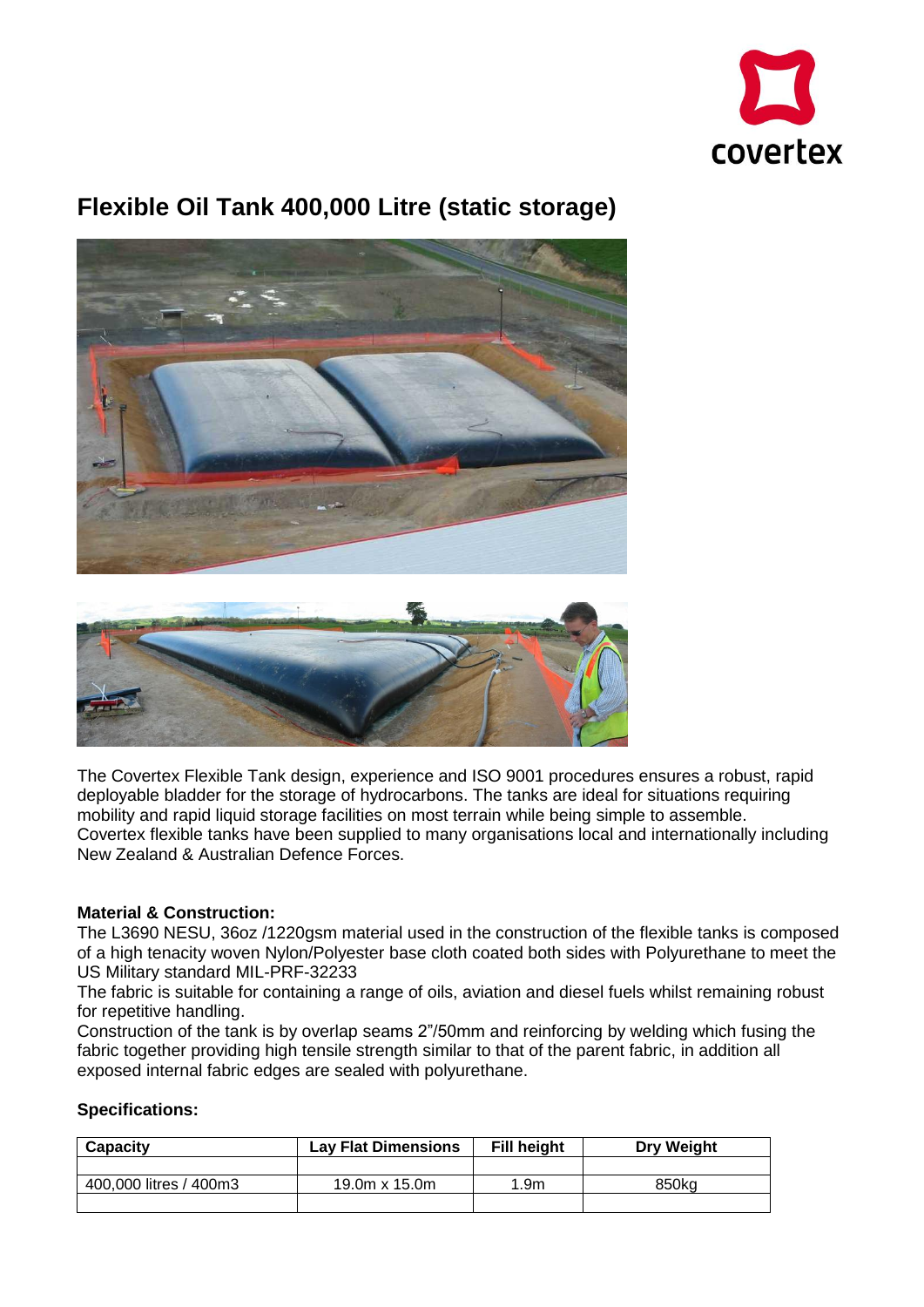# **Tank Fittings:**

Each Flexible Tank is supplied complete with;

Fill/Discharge fittings:

 2 x aluminium flanges positioned at opposite ends of the tank (1x4"/100mm & 1 x 6"/150mm) Each complete with nickel plated ball valve male camlock coupling & sealing dustcap.



• Vent/Breather Fitting:

 1 x aluminium flange positioned top centre of the tank c/w 2"/51mm male camlock & dust cap. 1 x Vent up stand pipe c/w 2"/51mm female camlock, 150mm site tube and a s/s gauze breather.



### **ACCESSORIES:**

#### **Protective Ground Sheet (Pad) – Oil Resistant:**

The ground sheet provides additional protection to the tank form the ground surface and or damage from the tank being moved when positioning. In addition the sheet provides secondary containment for minor spills during use.

The ground sheet is manufactured from a heavy duty polyester reinforced 1000gsm coated both sides with a fuel/oil resistant Elavloy for secondary storage with good resistance to wear & tear, puncture and UV.

| <b>Protective Ground Sheet</b> | <b>Dimensions</b> | <b>Drv Weight</b> |
|--------------------------------|-------------------|-------------------|
|                                |                   |                   |
| For 400m3 Flexible Tank        | 22.0 x 18m        | 390ka             |
|                                |                   |                   |